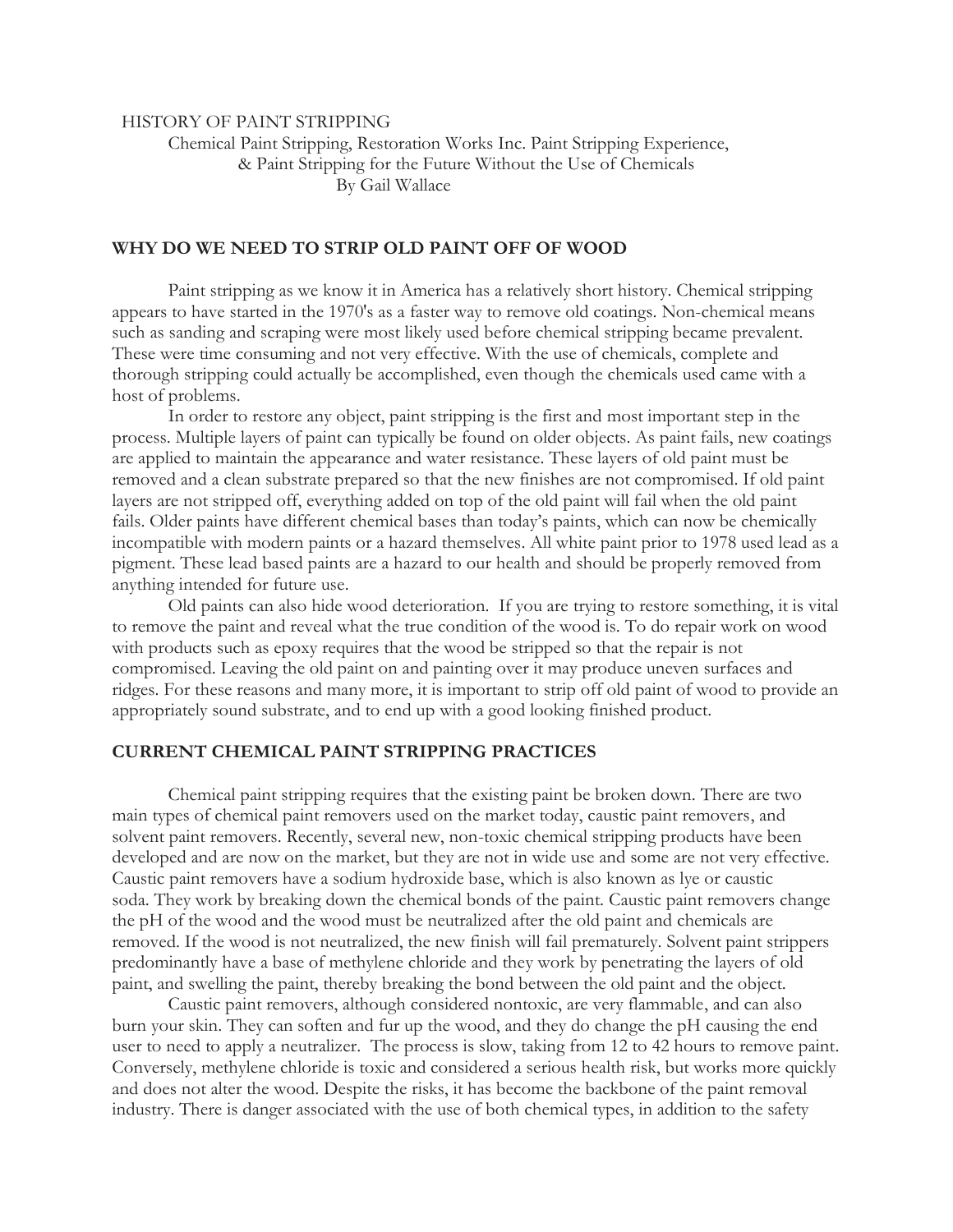issues regarding the removal of lead based paint. Paint removal is difficult and messy; it is no wonder that many people would rather throw away good, quality objects if they must be stripped.

Yet stripping does occur and methylene chloride is still widely used as a paint stripper. It is also used as a degreaser, an aerosol spray propellant, a blowing agent for polyurethane foams, in the food industry where it is used to decaffeinate coffee and tea, in the preparation of hops for brewing, and other flavorings. Methylene chloride was first prepared in 1839 by French Chemist Henri Victor Regnault. The first United States patent for the production of methylene chloride was awarded in 1971. Since then, there have been 6,763 patents for methylene chloride related products in the United States. By 1976 there were several dozen patents for methylene chloride products so its use in the stripping industry likely begins around this time. Currently methylene chloride is produced overseas and is imported into the United States with estimated domestic consumption at 260 million pounds per year. The EPA estimates that approximately twenty five percent of the total methylene chloride usage is for paint and coatings removal.

## **RESTORATION WORKS INC. STRIPPING EXPERIENCE**

The only method of stripping available to us when we started our restoration business back in 1983 was to use a few regional small store front companies that had dip tanks filled with methylene chloride. Their main business was restoring furniture, not stripping window sashes. These early stripping establishments were unaware of the safety hazards of methylene chloride and did not use safety equipment or incorporate any safety practices. We knew that methylene chloride had to be handled with care, but for us it appeared to be better than using any caustic chemicals which could harm the wood. While the wood sometimes needed a whole week to dry out from the chemicals, methylene chloride worked well to remove the old paint completely. While smaller stripping establishments might have been lacking, they were the only option available to us.

In 1988, to fulfill our need for coatings removal on a large scale project, we subcontracted with an industrial methylene chloride dip stripper who could produce a disposal manifest, which was required for this venture. The manifest tracked the lead waste from the time it was removed to where it was brought to for disposal, which needed to be a toxic waste disposal site. When we asked to see their stripping establishment, we assumed larger, Chicago based stripping establishments would be more sophisticated and would provide greater safety measures. They were a chemical manufacturer that had set up a tank room with two large 8' x 20' tanks for commercial stripping. The station had no natural light, making the tanks hard to see; there were no guard rails; and the air was heavy with chemical vapor as they had not ventilated the room. The window sashes were manually dropped into the large dip tank and were retrieved from the tank with a long hook. This was an industrial company, able to perform volume stripping work, which had next to no safety practices in place and no personal protective equipment for their employees except for gloves. Yet they could produce a disposal manifest because they had a licensed hauler take away toxic waste. It became clear to us that the whole stripping industry had minimal regulations.

At that time, it was thought that there were no health or environmental issues with methylene chloride. But things soon began to change. In 1992, the EPA found methylene chloride to be a health hazard and issued warnings to that effect. The acute short-term effects of methylene chloride inhalation in humans are nervous system effects including decreased visual, auditory, and motor functions, which are reversible once exposure ceases. The effects of chronic long-term exposure to methylene chloride suggest that damage to the central nervous system is cumulative and may become permanent over time. The European Union banned methylene chloride for paint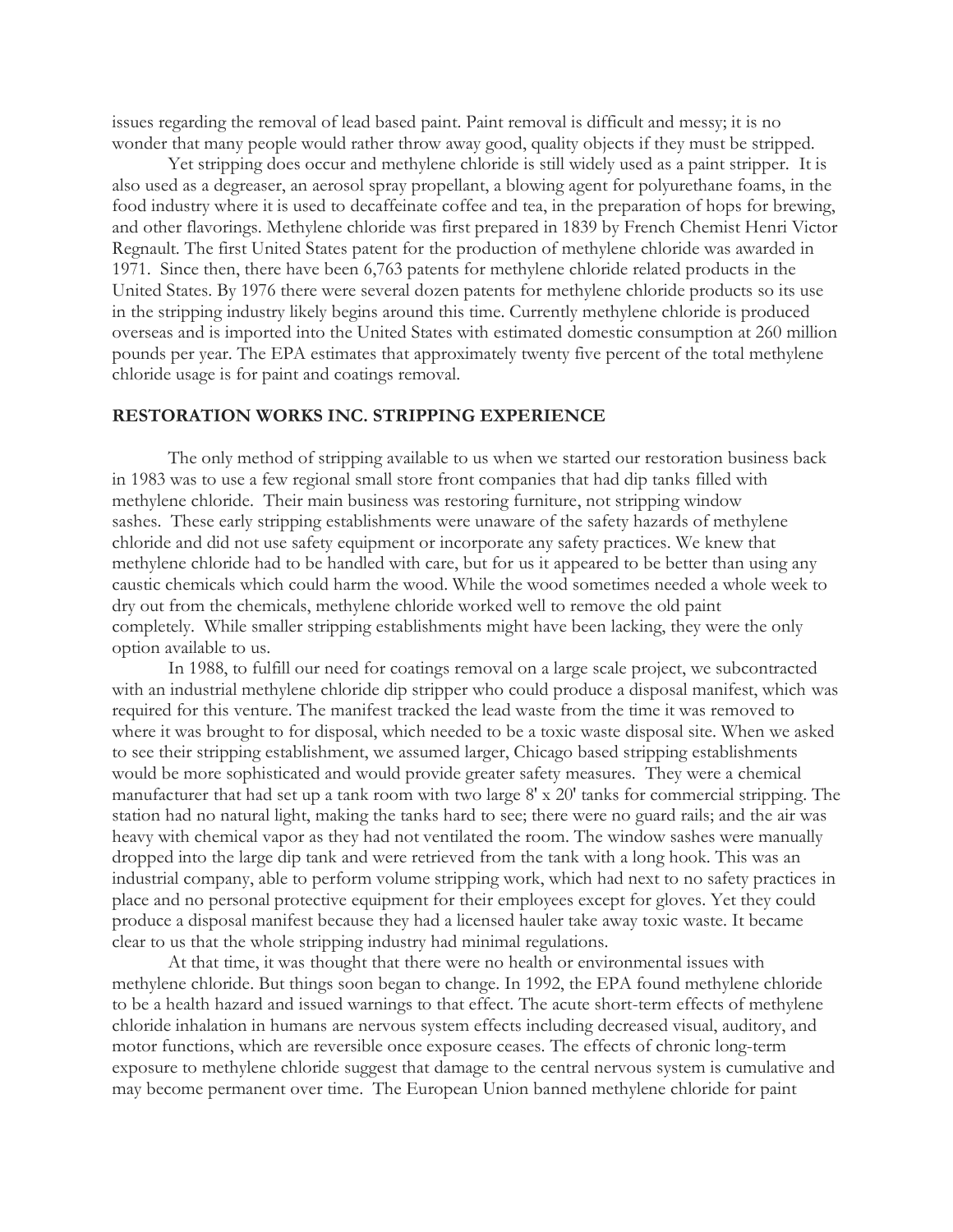stripping in 2010, citing these effects and multiple deaths attributed to methylene chloride exposure, and the State of California has followed with their own efforts to ban the use.

There is also the problem of hazardous waste disposal and its byproducts. The world is full of harmful chemicals that can cause illness, compromise our well-being, or alter our environment; all of which must be disposed of properly. The Federal Resource Conservation & Recovery Act, established in 1976, gave the EPA the authority to control hazardous waste from the "cradle to the grave", and regulate sites for proper disposal. Unfortunately, funding was not allocated to create new waste disposal sites with proper safety protocols, so many of the sites established prior are still in use. The problems of waste generation and waste disposal don't easily go away. Reduction of the use of hazardous chemicals before they become a problem is the most effective way to limit their damage.

Between 1990 and 1998, we visited every store front stripping establishment in the Chicago Metro Area. There was no stripping establishment incorporating any meaningful safety practices or equipment into their process. When we required manifests, which stated that the toxic waste was properly disposed of, one or two stripping establishments could produce them, but there were still no deliberate safety practices incorporated into their stripping process.

In 1996 we resolved to research what was out there and perhaps establish an internal stripping station within Restoration Works Inc. Our list of requirements was long and expensive. Safety was the priority. This operation would directly impact our employees and the disposal issues would impact the world we live in. Proper disposal of scrapings and residue generated by stripping were critical, along with the collection and cleaning of rinse water. We managed to find a supplier who sold stripping equipment and had water treatment equipment for sale. They sold dip tanks, rechargeable methylene chloride that could be brought back to full potency, and a water filtration system that would filter the rinse water used after the material was dip stripped. The water could then be returned back to the sewer system. Due to lack of interest, this technology is now no longer available, but access to this technology enabled us to start our journey towards safer stripping. We designed an industrial stripping station with a large dip tank equipped with a hydraulic lift, towers and air flow systems, as well as protective suits, gloves, safety goggles, and respirators. In the end, our  $2,000$  ft<sup>2</sup> contained stripping station was the largest capital investment in the history of our company.

The stripping station had a 60 ft. wall of equipment so that the sashes could be stripped on a production basis. There were ducts of air collectors 40 ft. long, which fed into two massive air handlers with two exterior towers to draw the methylene chloride vapors away from the breathing zone. Six air intakes in the ceiling were installed to bring fresh air into the stripping station. The 4' x 8' by 5' deep dip stripping tank was loaded and unloaded by placing the windows on an engineered steel cage that was the same size as the tank. It was raised and lowered with a remote controlled electric chain hoist. No one had to endure possible splashes of methylene chloride. A 4' x 8' steel scraping table with 3" high sides was custom made so the paint shavings could be removed from the sashes and collected. The paint came off quickly.

Next, a steel catch basin with 4' high sides for pressure washing was custom made. The catch basin collected the rinse water which was then pumped into 55 gallon barrels for temporary storage. At the end of the day, the water was transferred from the temporary storage barrels into the water treatment system. Solids were precipitated out from the liquid and then the chemicals were removed by aeration. The paint shavings from the scraping tray and other solids from the water filtration system were dried out and then disposed of as hazardous waste. The final area was a drying area for the sashes. They dried much more quickly, in approximately 2 days, than other services we had used in the past, since the chemicals were always at full strength and our dip time was just 2-4 hours. Stripping subcontractors would soak the windows, sometimes as long as a week, which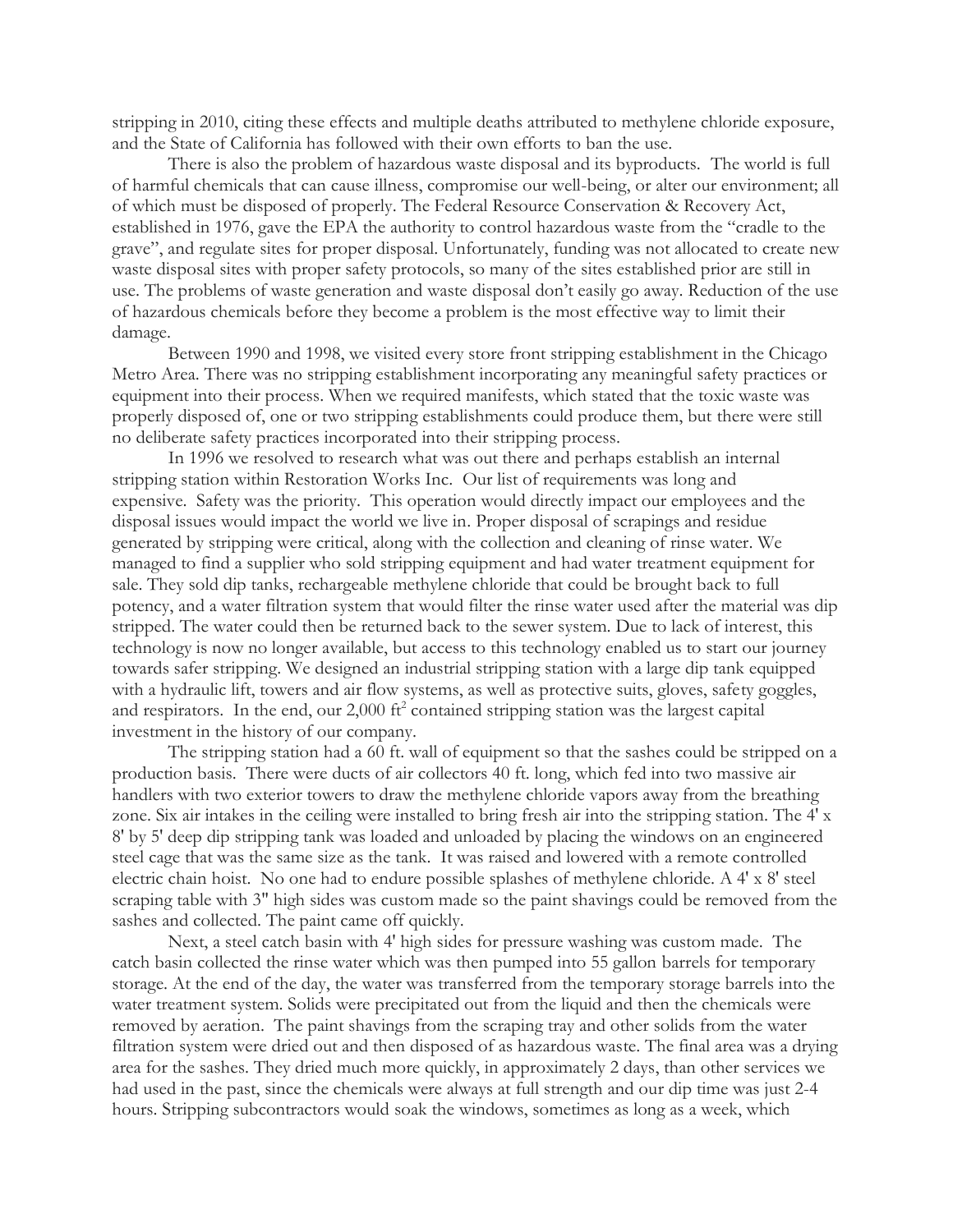caused the windows to become saturated with chemicals. This required a long drying time of at least a week or more. Our methylene chloride was recharged by adding chemical adjusters and was always at full strength. This had the added benefit of eliminating disposal of spent chemicals on a regular basis. Out workers were always properly suited and gloved, wore respirators, and used safety goggles when handling chemicals or treated items.

Around this time I joined the Chicago chapter of the United States Green Building Council and gotten to know several of their members. In 2008, a certain Board Member took an interest in what we were doing and wanted a tour of our facility and especially wanted to see our stripping station. She was very impressed, and nominated us for an award in 2009 that was given by the Chicago United States Green Building Council for voluntarily doing the right thing in your industry. She declared that we had the finest paint stripping set up in the whole Chicago Area. This stripping station was used for Restoration Works Inc. stripping for 9 years.

In 2009, 3 months after bring nominated for this award, Restoration Works Inc. experienced a fire. This fire was due to a faulty starter on one of the radiant heating units located in another part of the building, which caused an attic fire that spread throughout the building. We lost our building and our high tech stripping station. Fortunately, we had another auxiliary building with  $10,000$  ft<sup>2</sup> of space, and resumed our restoration business at that location. We were in no position to instantly set up a duplicate stripping station since all of our equipment was destroyed by the fire. After several years, we again began thinking of the possibility of again establishing an internal stripping station. By that time, we had evolved in our green practices and wondered if we could establish a stripping station that did not require the use of chemicals. We again began a massive research effort.

## **PAINT STRIPPING FOR THE FUTURE**

I headed up the effort to find a solution. After investigating what knowledge was available regarding the stripping potential of ultraviolet light, laser, and infrared, we found that there was some movement in that direction, but it was expensive technology with minimal success. Several Universities were contacted to see if there was any interest in developing a non-chemical stripping method, but to no avail. Everyone thought it was a good idea, but they lacked time and funds for this purpose. A Swedish Company had come out with a little hand held infrared stripper meant for homeowner use. We tried to apply this to our industrial production, and while we found it interesting, it was inadequate. It could only strip for about thirty minutes, and then needed to cool down and be restarted after about 15 minutes. The bulbs didn't last long and would break fairly easily, but we saw potential in the infrared if the process could be refined.

After trying for many months to find someone at the university level to collaborate with, and with the help of a local collegiate sustainability administrator, we were able to find someone who was actually doing testing on paint stripping methods that did not rely on chemicals. This scientist was an engineering professor at the University of Texas who was focused on using ultraviolet rays to strip paint off of steel. We did a series of tests with him over several months, giving him wood samples of what we typically stripped, and he used his various methods. While they worked to some extent, unfortunately none of them proved to be satisfactory. We continued over the next 2 years to experiment, making several devices ourselves using ultraviolet and infrared technologies. We also purchased and experimented with several different infrared lamps that are sold on the market. These homemade and purchased infrared lamps all proved to be unsatisfactory for industrial production stripping, but it still seemed like the infrared technology had some promise.

In our pursuit to find something that would work well, we began to focus on infrared technology. We made several more different infrared strippers, testing out different frequencies of light waves. About a year later, we found a form of advanced infrared technology that worked as